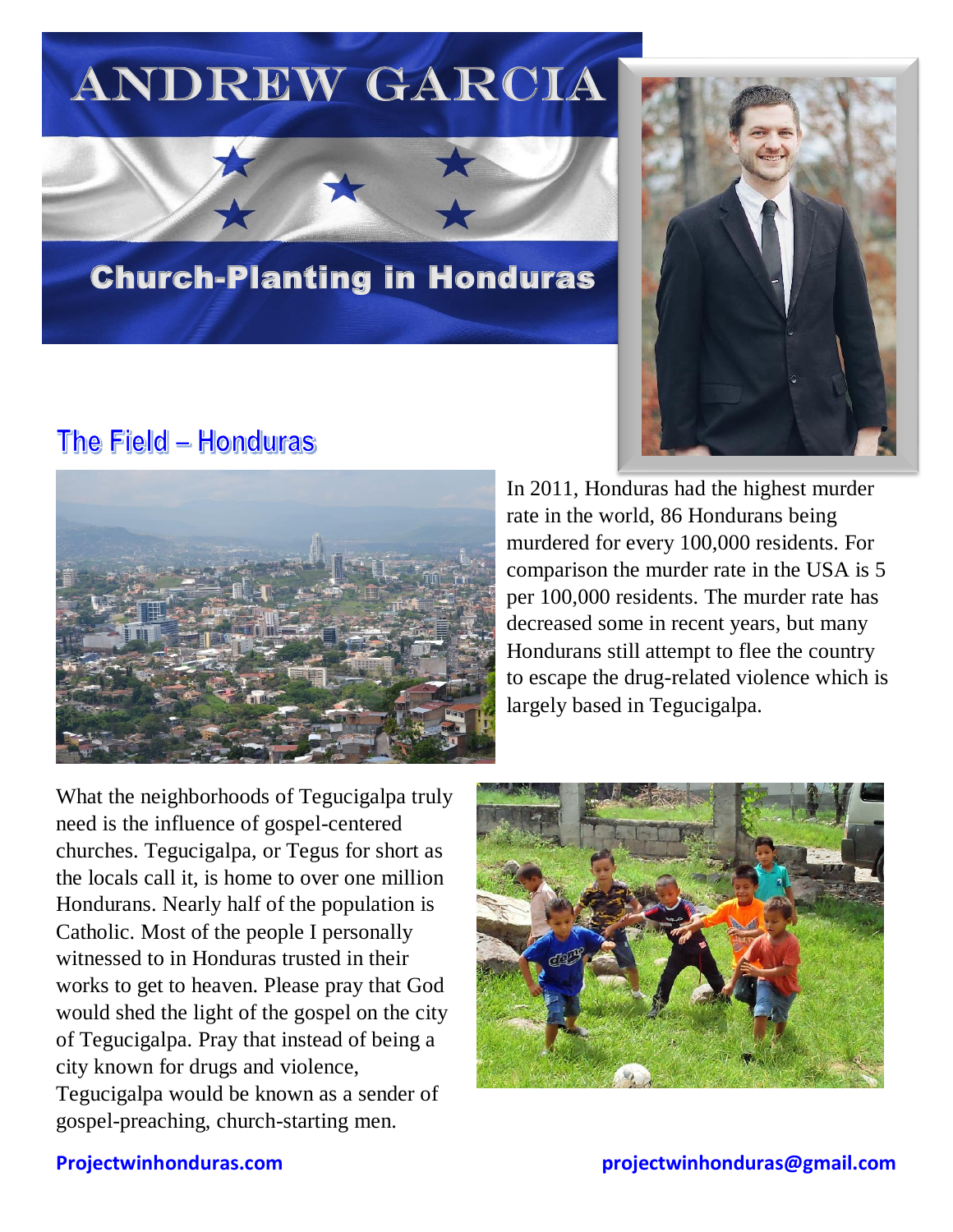#### My Testimony

When I was seven years old, I was at my house and I received the truth of the gospel. I prayed to God that He would save me from my sins, so that I would not have to go to hell, but I could go to heaven with Him. I was saved by faith alone. I did nothing, and I was saved. Christ did all the work for me. After I was baptized by my pastor, I said that I wanted to be a missionary. I wanted to make disciples for Christ. Unfortunately, after three years my parents went through a divorce, and I no longer wanted to serve God. But it is certain that God is patient and kind. I know that He loves His children and wants us to walk with Him all of our lives. When I was fifteen I returned to the will of God for my life. I graduated from Pensacola Christian College in 2016 with a degree in Missions. I taught at a Christian School in Honduras for two years and am now returning as a church-planting, men-training missionary.

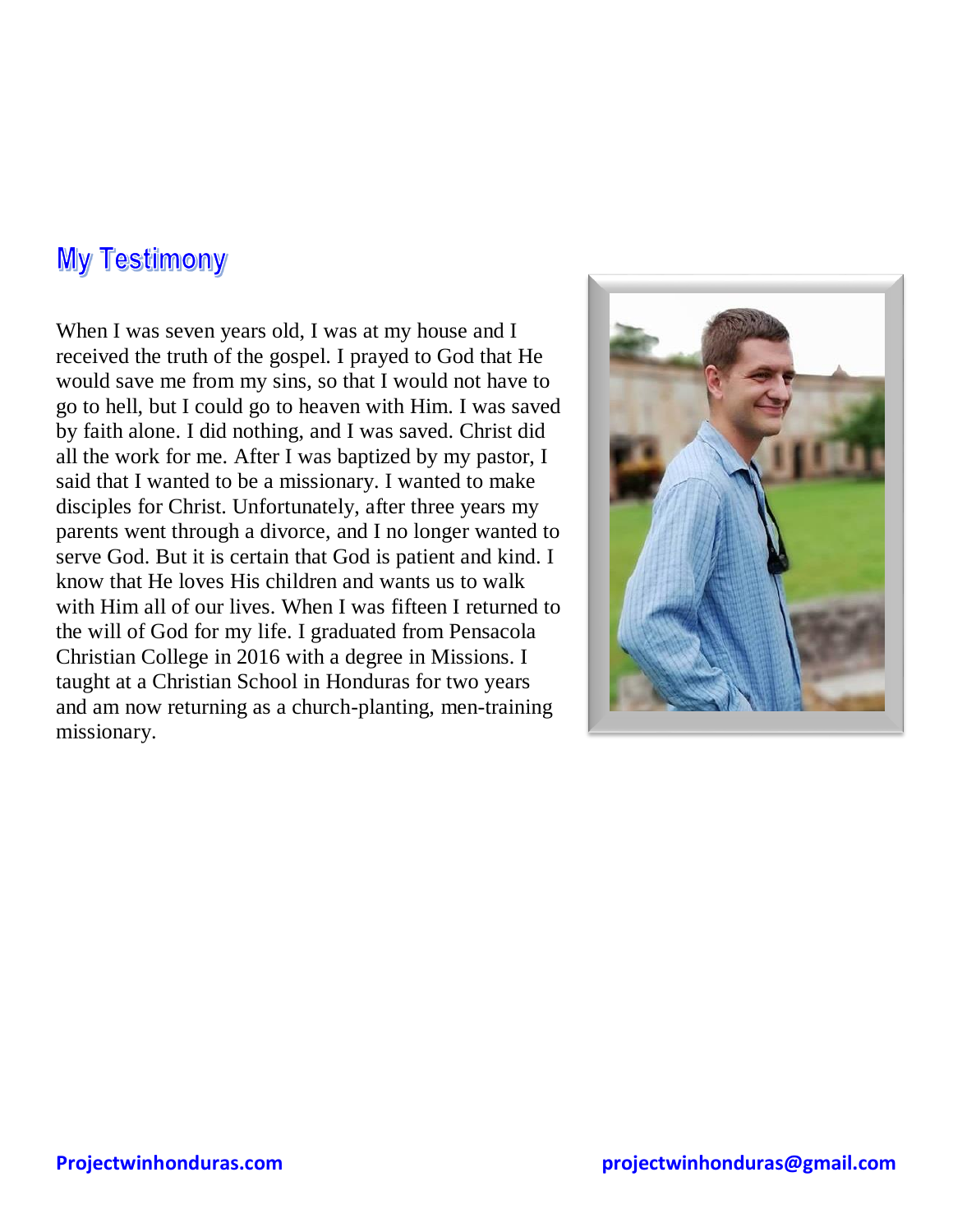# **Ministry Experience**

I became a member of Bluestone Baptist Church in 2009 and was able to teach some Sunday School classes occasionally. I was also involved in the weekly time of evangelism.

From 2012 to 2016, I was a student at Pensacola Christian College. I was able to visit a nursing home every Sunday with a group where I preached and spent time with the residents.

From 2016 to 2018, I was a teacher at a bilingual Christian school in Honduras. I got to teach Bible to my students every morning and had some opportunities to preach in Chapel. I went out on evangelism weekly and was part of a bus route to pick up people to bring to church.

I spent the summer of 2017 working with the Robertsons in Jala, Mexico. I had some opportunities to preach, but most of my time was spent knocking on doors, inviting people to church and sharing the gospel with them.

After a year in Honduras, I was able to help out with a Sunday School class of ten to Fourteen-year old boys and teach a lesson once a month.

My last summer in Honduras was spent with the Rolstons in Santa Rita, Honduras. I helped with odd jobs around the church, got to preach a few times, helped with some Bible clubs, and spent some time evangelizing.

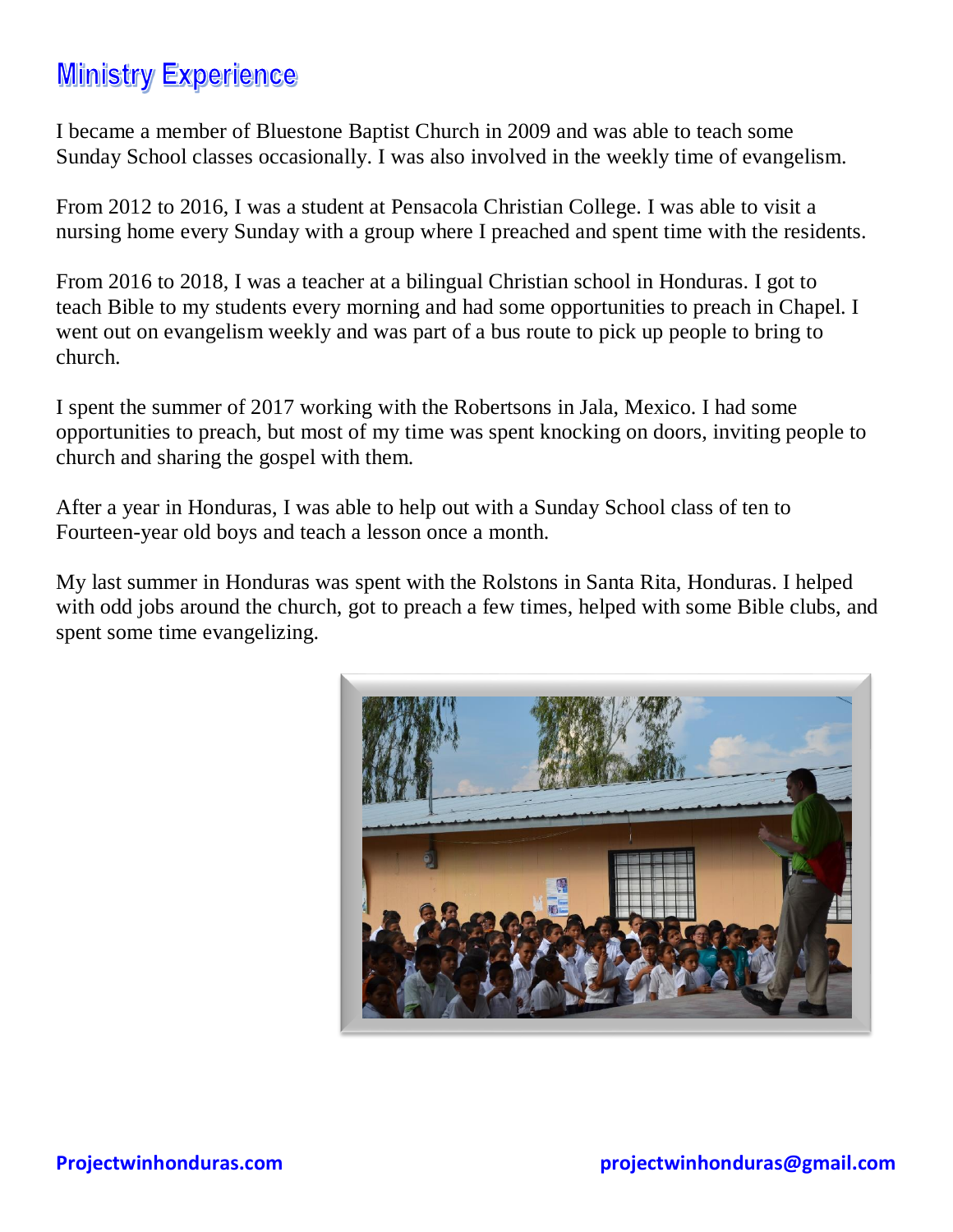### Doctrinal Statement

**The Bible:** Every word of the Bible is inspired by God; it is not the work of man. The Bible has been preserved by God down through the ages. Although man has attempted to alter or destroy the Word of God it remains to this day, whole and complete. The Bible is our authority for faith and practice.

**God:** There is one God. There are three persons of the Trinity: The Father, the Son, and the Holy Spirit. There is none more powerful than God. He has existed forever and He will exist forever. He does not change. He has revealed himself to us through His Word. Father: He knows all that will be. He is merciful. He sent His Son to die for us, that we may have salvation.

**The Son:** Jesus Christ is God's only begotten Son. He is virgin-born and sinless. He is fully God and fully man. He performed miracles. He accomplished our redemption by dying for our sins and rising from the dead. He sits at the Father's right hand interceding for us until He will return for His people.

**The Holy Spirit:** He indwells every believer in Christ, guiding us in our walk with God.

**Man:** Man is born a sinner, yet he is loved by God who is not willing that any should perish. All men have the opportunity to receive salvation from God. Those who reject Him will have eternal separation from God.

**Eternity:** Man is an eternal being. He will spend eternity with God in heaven or eternity in hell separated from God in hell until cast into the lake of fire.

**Salvation:** All who receive Jesus as Savior will be saved. His blood covers our sins forever. Man cannot be saved apart from Jesus Christ. There is no other way. Man is not saved by his own works or the works of others; He is saved by the work of Christ alone on the cross. This means that man's salvation is dependent on Christ. Man cannot lose his salvation. Nothing can separate us from the love of God.

**Baptism:** Baptism by full immersion is a public expression of faith in Jesus Christ. Baptism does not save us. Baptism is for those who have made a profession of faith, therefore baptism is not for infants.

**The Church:** The church consists of all Christians. The local church is part of God's plan for Christians to grow in the faith and observe the ordinances of baptism and the Lord's Supper. The Church has the command of spreading the gospel throughout the world and discipling Believers.